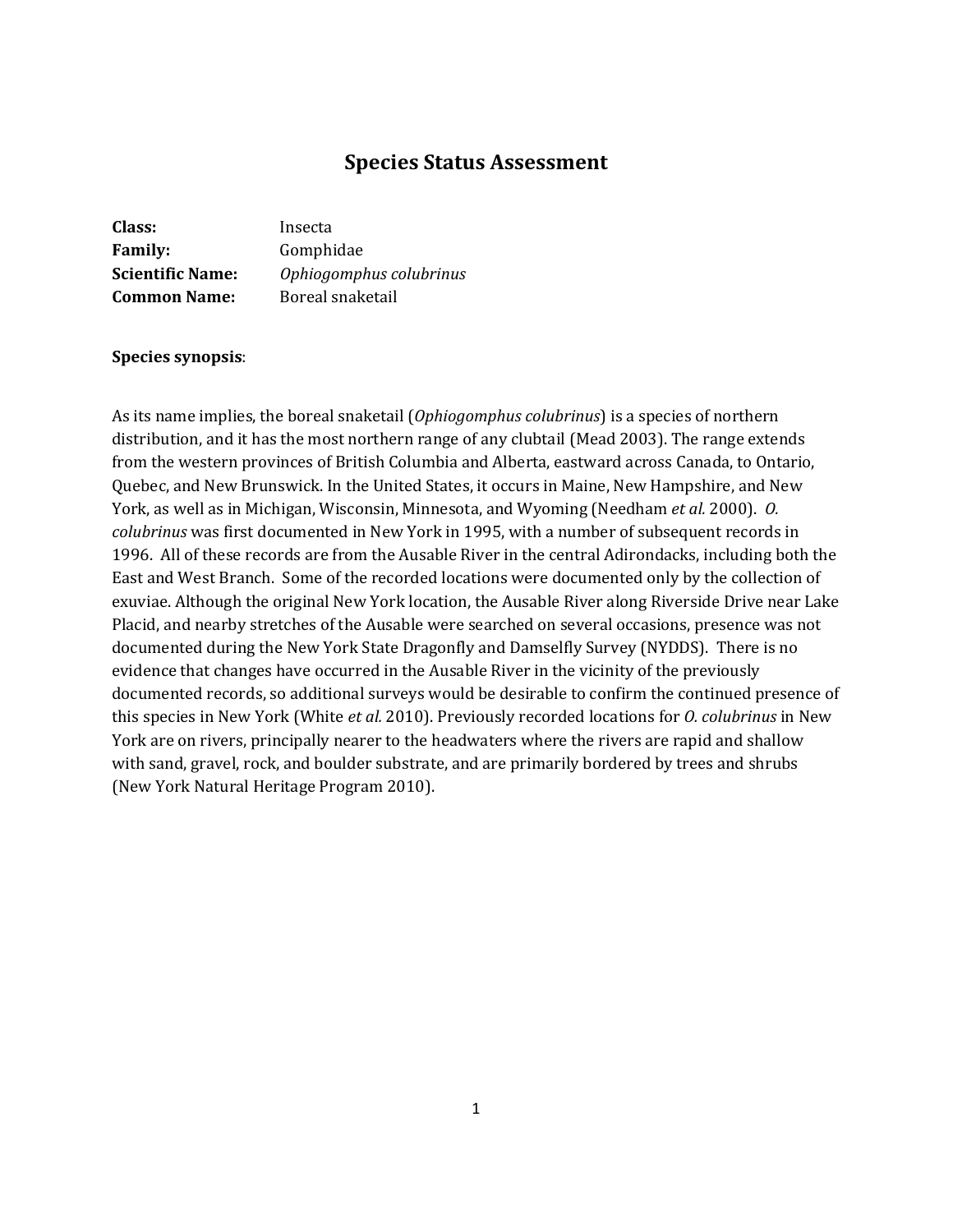### **I. Status**

### **a. Current Legal Protected Status**

**i. Global \_\_\_\_** G5 **\_\_\_\_\_\_\_**

| ī.  | <b>Federal</b>                   | <u>Not Listed</u> | Candidate:<br>No. |
|-----|----------------------------------|-------------------|-------------------|
| ii. | New York                         | Not listed; SGCN  |                   |
|     | b. Natural Heritage Program Rank |                   |                   |

**ii. New York \_\_\_\_** S1**\_\_\_ \_\_\_\_\_ Tracked by NYNHP? \_\_\_**Yes\_\_\_\_

### **Other Rank:**

IUCN Red List— Least concern

### **Status Discussion:**

White *et al.* (2010) suggests that the status remain S1(5 or fewer occurrences, or few remaining acres or miles of stream, or factors demonstrably making it especially vulnerable to extinction rangewide or in New York State).

### **II. Abundance and Distribution Trends**

- **a. North America**
	- **i. Abundance**

**\_\_\_\_\_ declining \_\_\_\_\_increasing \_\_ \_\_\_stable** \_\_X\_\_\_ **unknown ii. Distribution: \_\_\_\_\_ declining \_\_\_\_\_increasing \_\_ \_\_\_stable \_\_**X**\_\_\_ unknown**

**Time frame considered: \_\_\_\_**Last US assessment 1985; Canada 2012 **\_\_\_**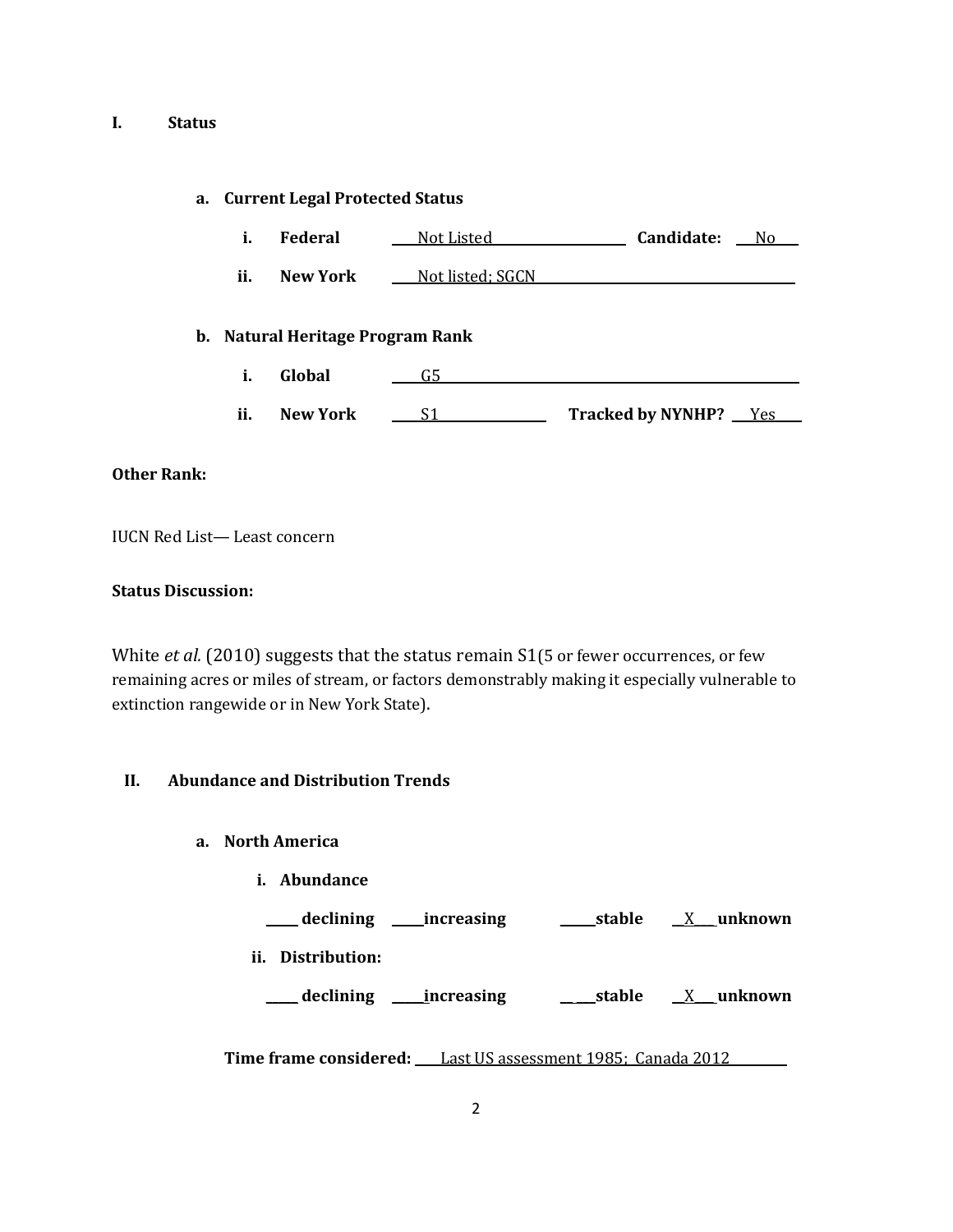- **b. Regional** 
	- **i. Abundance**

| declining _____increasing                        | stable | <u>X</u> unknown |
|--------------------------------------------------|--------|------------------|
| ii. Distribution:                                |        |                  |
| $\underline{X}$ declining _____ increasing       |        | stable unknown   |
| <b>Regional Unit Considered:</b> Northeast       |        |                  |
| <b>Time Frame Considered:</b> Last assessed 1985 |        |                  |
| Moderate decline                                 |        |                  |

**c. Adjacent States and Provinces**

| <b>CONNECTICUT</b>             | Not Present $X$                       | No data $\_\_\_\_\_\_\_\_\_\$   |
|--------------------------------|---------------------------------------|---------------------------------|
| <b>MASSACHUSETTS</b>           | Not Present $X$                       | No data $\_\_\_\_\_\_\_\_\_\_\$ |
| <b>NEW JERSEY</b>              | Not Present $X$                       | No data $\_\_\_\_\_\_\_\_\_\$   |
| <b>PENNSYLVANIA</b>            | Not Present $\quad$ X $\quad$         | No data $\_\_\_\_\_\_\_\_\_\$   |
| <b>QUEBEC</b>                  | Not Present $X_{\text{max}}$          | No data ______                  |
| <b>VERMONT</b>                 | Not Present $X$                       | No data _______                 |
| <b>ONTARIO</b><br>i. Abundance |                                       |                                 |
|                                | declining increasing X stable unknown |                                 |
| ii. Distribution:              | declining increasing X stable unknown |                                 |
|                                | Listing Status: Not Listed            |                                 |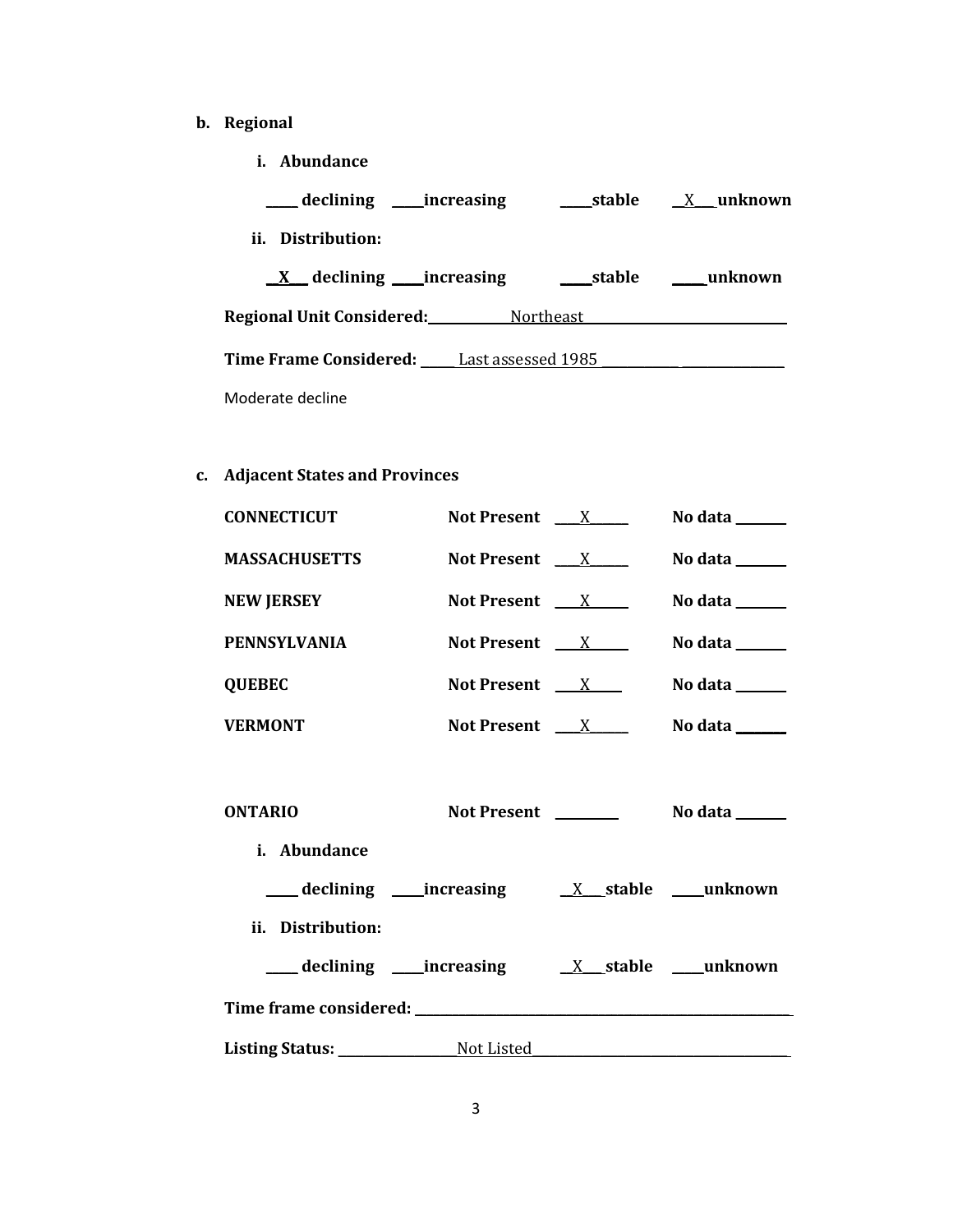| d. NEW YORK                      | <b>Not Present</b>                    | No data          |
|----------------------------------|---------------------------------------|------------------|
| i. Abundance                     |                                       |                  |
|                                  | declining _____increasing             | stable X unknown |
| ii. Distribution:                |                                       |                  |
|                                  | declining increasing X stable unknown |                  |
| Time frame considered: 2005-2009 |                                       |                  |

### **Monitoring in New York.**

The New York State Dragonfly and Damselfly Survey was conducted from 2005-2009, but there are no organized, regular monitoring or survey activities directed toward this species or to sites where it has been documented. Some efforts were made to relocate this species on the Ausable River during the NYDDS, but these efforts are not part of any regular surveys or formal monitoring.



**Figure 1**. Conservation status of boreal snaketail in North America (NatureServe 2012).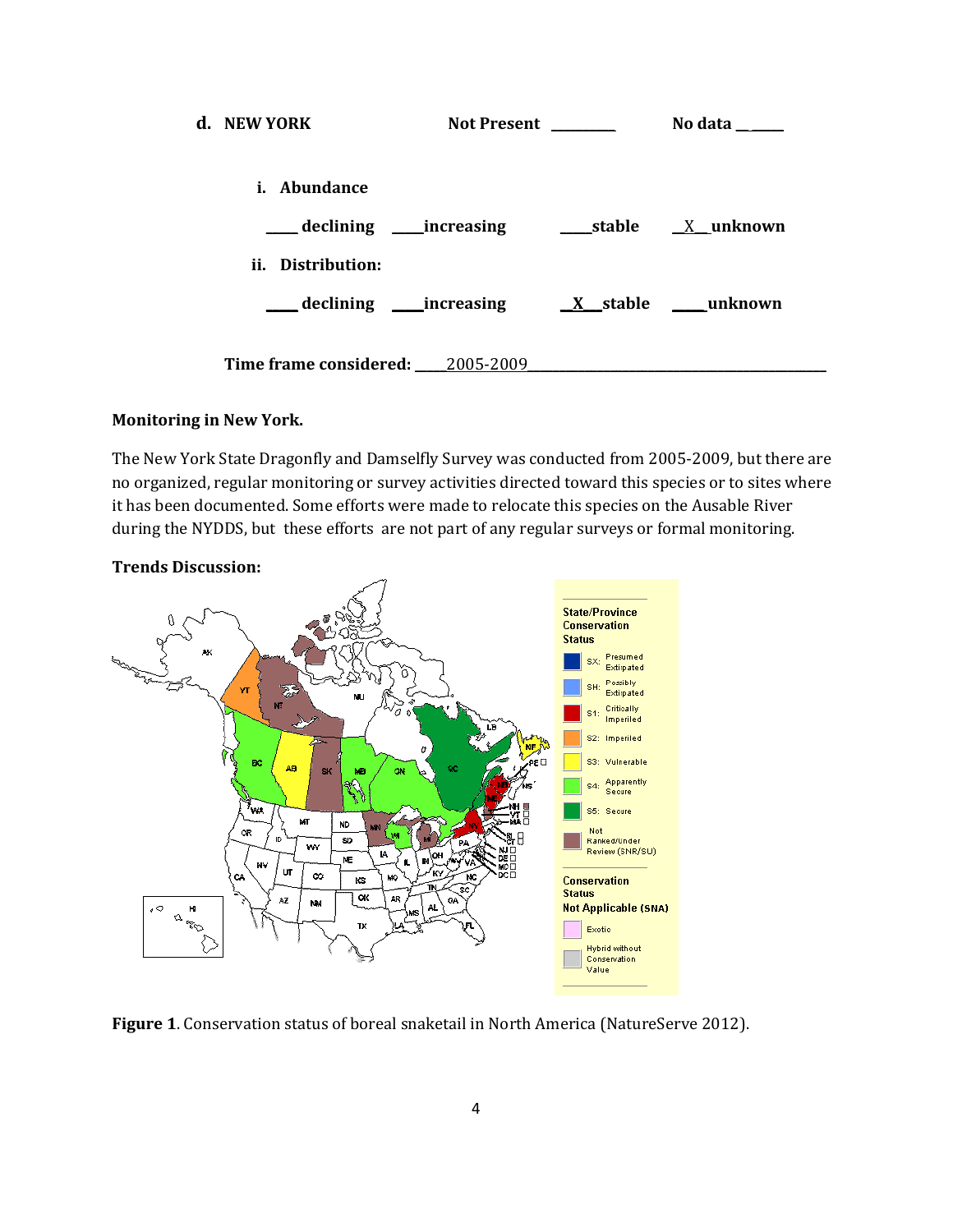

**Figure 2.** Distribution of boreal snaketail in the United States (Donnelly 2004).



**Figure 3.** Occurrence records of boreal snaketail in New York (White *et al.* 2010).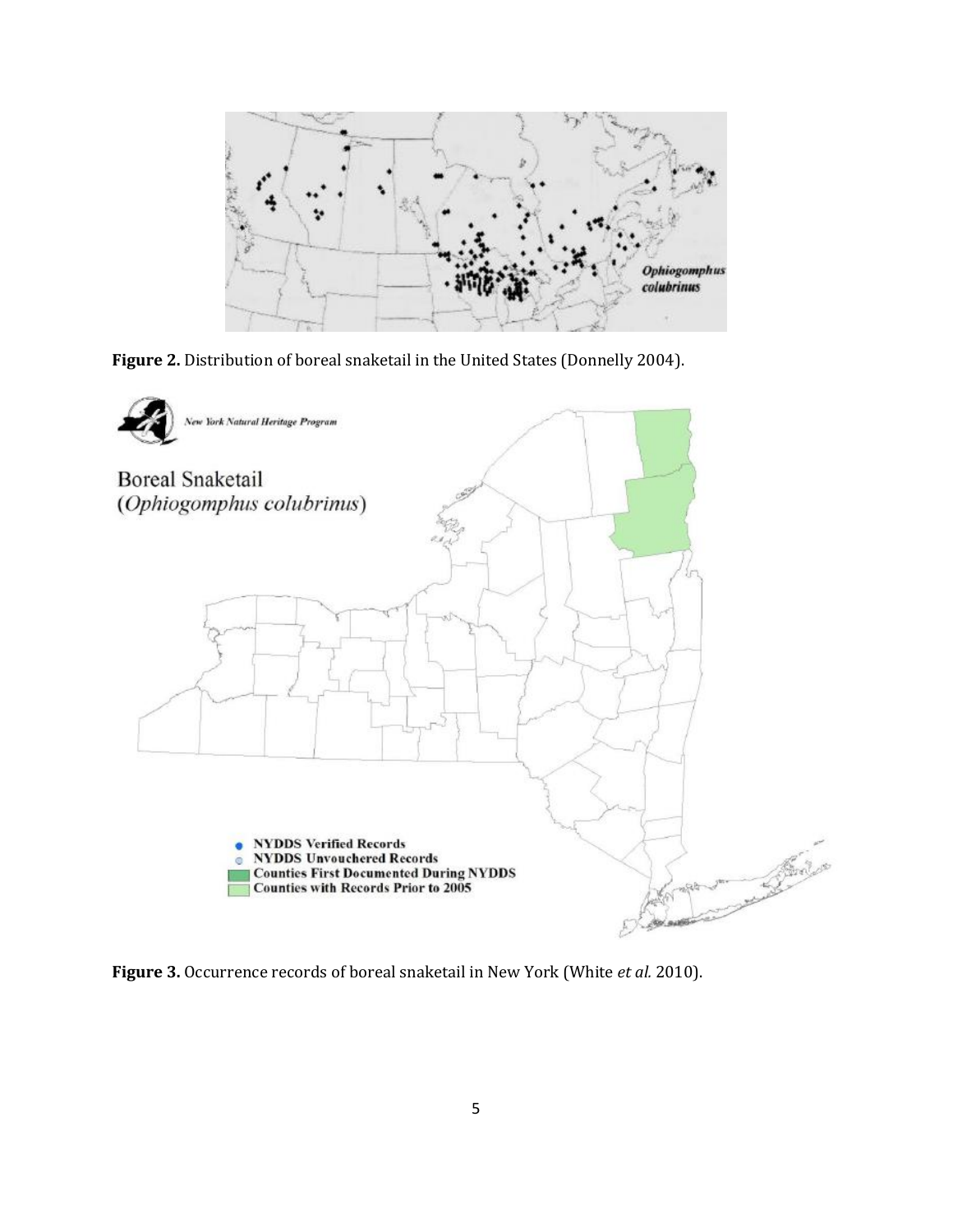### **III. New York Rarity, if known:**

| <b>Historic</b> | # of Animals | <u># of Occurrences</u> | % of State |
|-----------------|--------------|-------------------------|------------|
| prior to 1970   |              |                         |            |
| prior to 1980   |              |                         |            |
| prior to 1990   |              |                         |            |

#### **Details of historic occurrence:**

There are no historical occurrences for this species as it was first documented in New York in 1995.

| <b>Current</b> | # of Animals | # of Occurrences | % of State |
|----------------|--------------|------------------|------------|
|                |              |                  |            |

### **Details of current occurrence:**

The NYNHP element occurrence database only lists one occurrence for this species, however, White *et al.* (2010) states that it was first documented in NY in 1995 with a number of subsequent records in 1996. All of these records are from the Ausable River in the central Adirondacks, including both the East and West Branch. It would be logical to consider the East Branch as one occurrence and the West Branch as a second occurrence (Paul Novak, pers. comm.).

### **New York's Contribution to Species North American Range:**

| New TOTK's Contribution to species North American Kange.<br><b>Distribution</b> (percent of NY where species occurs) |           | <b>Abundance</b> (within NY distribution) |  |
|----------------------------------------------------------------------------------------------------------------------|-----------|-------------------------------------------|--|
| X                                                                                                                    | $0 - 5%$  | abundant                                  |  |
|                                                                                                                      | $6 - 10%$ | common                                    |  |
|                                                                                                                      | 11-25%    | fairly common                             |  |
|                                                                                                                      | 26-50%    | uncommon                                  |  |
|                                                                                                                      | >50%      | rare                                      |  |

**NY's Contribution to North American range**

 $X$  0-5%  $\frac{6-10\%}{2\%}$ 

- $\frac{11-25\%}{2}$
- \_\_\_\_ 26-50%
- \_\_\_\_ >50%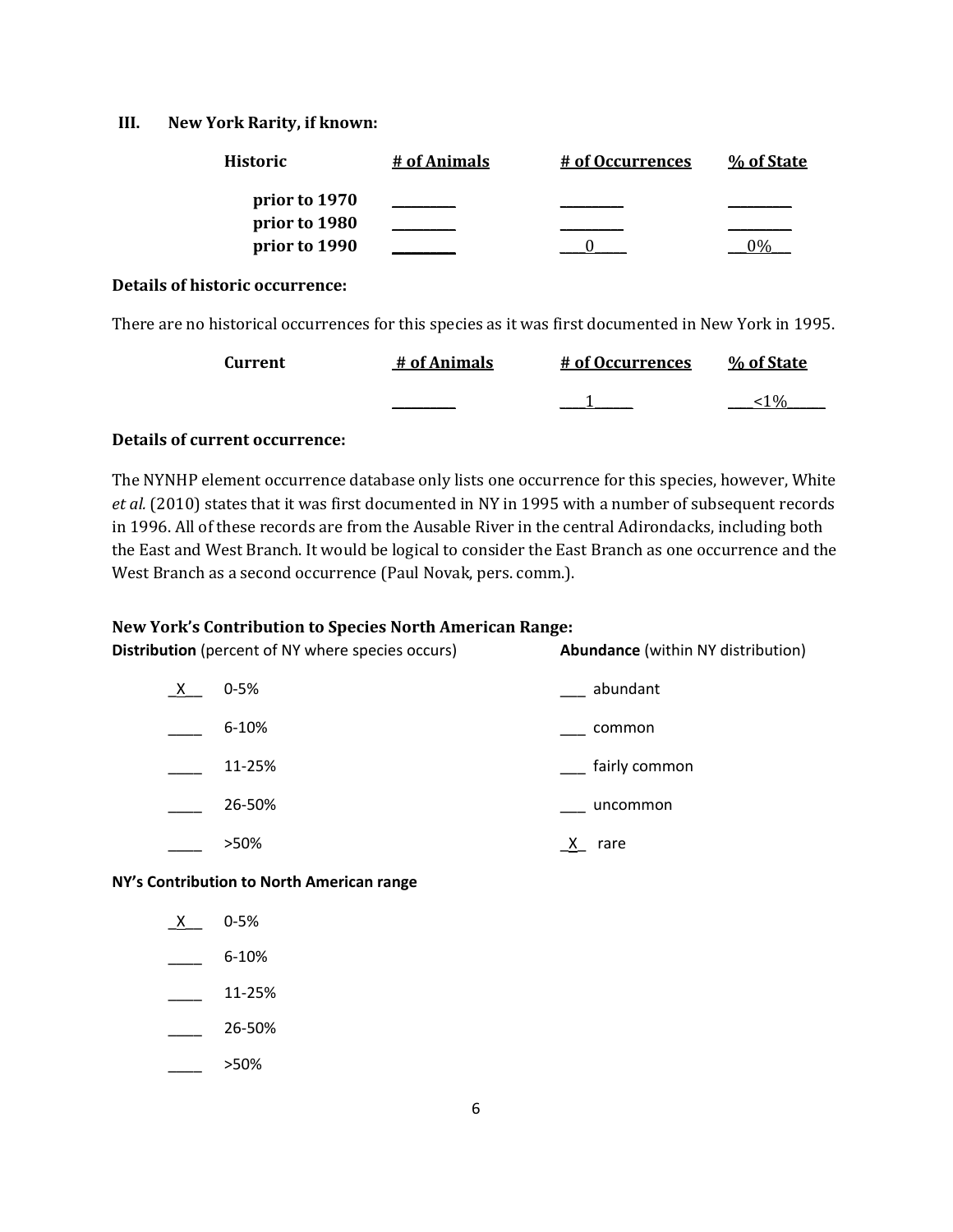### **Classification of New York Range**

**\_\_\_\_\_ Core**

**\_\_**X**\_\_ Peripheral**

**\_\_\_\_\_ Disjunct**

**Distance to core population:**

 $\sim$ 700 mi  $\_\_$ 

## **Rarity Discussion:**

Although widespread across Canada, this northern species is rare in the northeastern states where it occurs in just 4 counties in Maine (Brunelle and deMaynadier 2005), on both branches of the Ausable River in NY (White et al. 2010) and is reported from New Hampshire (Needham et al. 2000), but was not found in that state during the recent New Hampshire Dragonfly Survey (Hunt 2012). It has not been reported from Vermont.

# **IV. Primary Habitat or Community Type:**

**1.** Headwater Creek, Low-Moderate Gradient, Low Buffered, Acidic, Cold

**2.** Small River, Low-Moderate Gradient, Low Buffered, Acidic, Cold

# **Habitat or Community Type Trend in New York:**

| <b>Declining</b>                   | <b>Stable</b> | Increasing | X Unknown           |
|------------------------------------|---------------|------------|---------------------|
| Time frame of decline/increase:    |               |            |                     |
| <b>Habitat Specialist?</b>         |               | <b>Yes</b> | N <sub>0</sub><br>X |
| <b>Flagship/Indicator Species?</b> |               | <b>Yes</b> | N <sub>0</sub>      |

# **Habitat Discussion:**

*O. colubrinus* inhabits clear, rapid, streams and rivers with gravel substrate (Dunkle 2000; Mead 2003), but has also been found on lakes with gravel or sand bottoms (Jones *et al.* 2008). Adults may be found patrolling areas of moving water or perched on rocks, logs, sandy beaches, or bushes (Harding *et al.* 1998; Mead 2003), whereas juveniles have been noted perching in tree canopies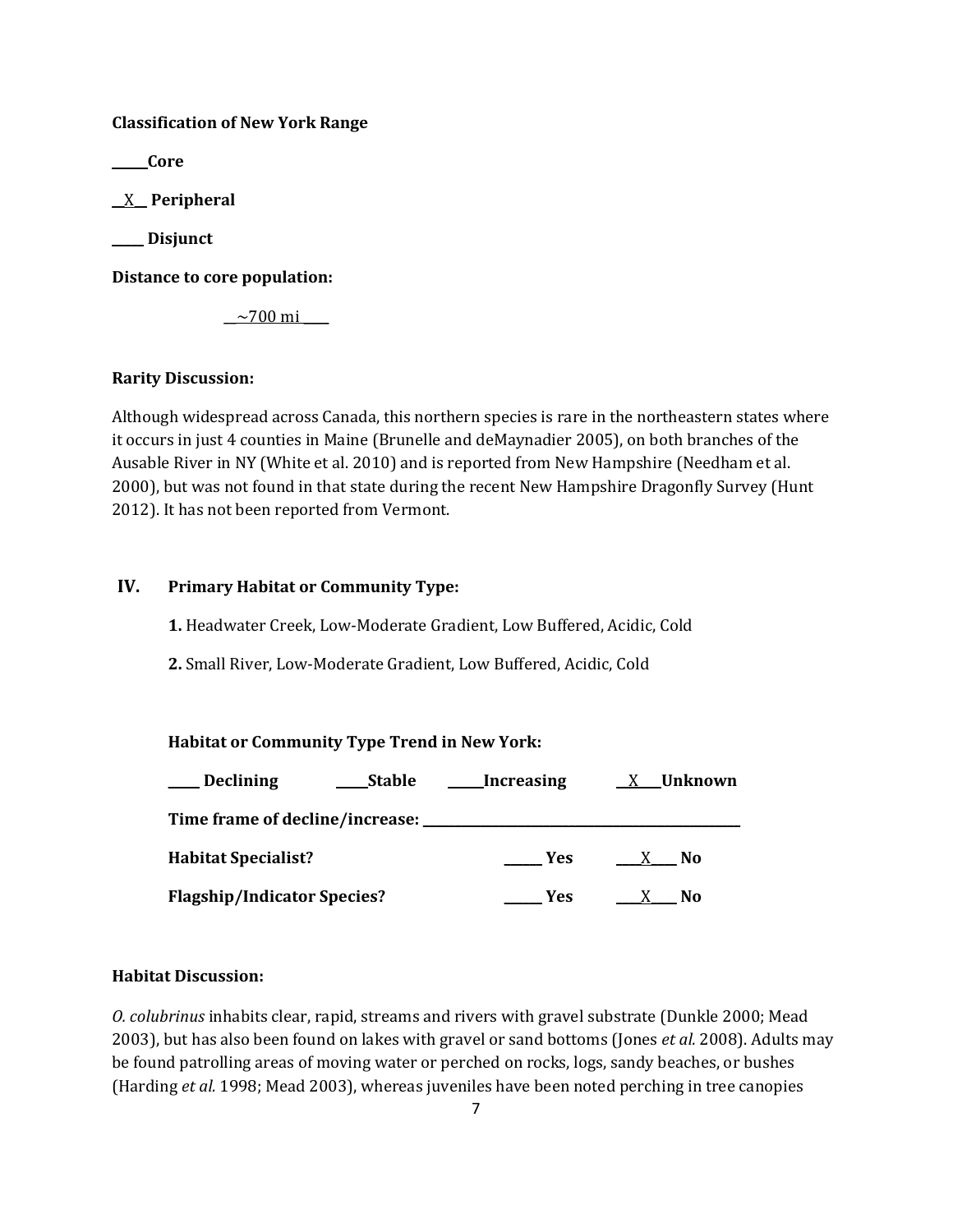(Mead 2003). The previously recorded locations for *O. colubrinus* in New York are also on rivers, principally nearer to the headwaters where the rivers are rapid and shallow with sand, gravel, rock, and boulder substrate, and are primarily bordered by trees and shrubs (New York Natural Heritage Program 2010).

**V. New York Species Demographics and Life History**

**\_\_X\_\_\_ Breeder in New York**

**\_\_X\_\_\_ Summer Resident**

**\_\_X\_\_\_ Winter Resident**

**\_\_\_\_\_ Anadromous**

**\_\_\_\_\_ Non-breeder in New York**

**\_\_\_\_\_ Summer Resident**

**\_\_\_\_\_ Winter Resident**

**\_\_\_\_\_ Catadromous**

\_\_\_\_\_ **Migratory only**

**\_\_\_\_\_ Unknown**

### **Species Demographics and Life History Discussion:**

Mead (2003) showed the adult flight season in the Minnesota/Wisconsin/Michigan area to be from approximately mid-June through August. Needham *et al.* (2000) shows extreme dates of 9 May and 3 September from Ontario, but these dates are well outside the mid-June through August dates identified by both Mead (2003) and Jones *et al.* (2008). The initial specimen for New York was collected on 29 June, with a number of additional adults recorded at the same location the following year on 19 July. Donnelly (1999) also lists a date of 14 August, and while not specified as such, this date is likely an adult record as opposed to an exuvia. All New York records fit in well with other published information, showing a flight season in New York running largely from mid-June through August (White et al. 2010).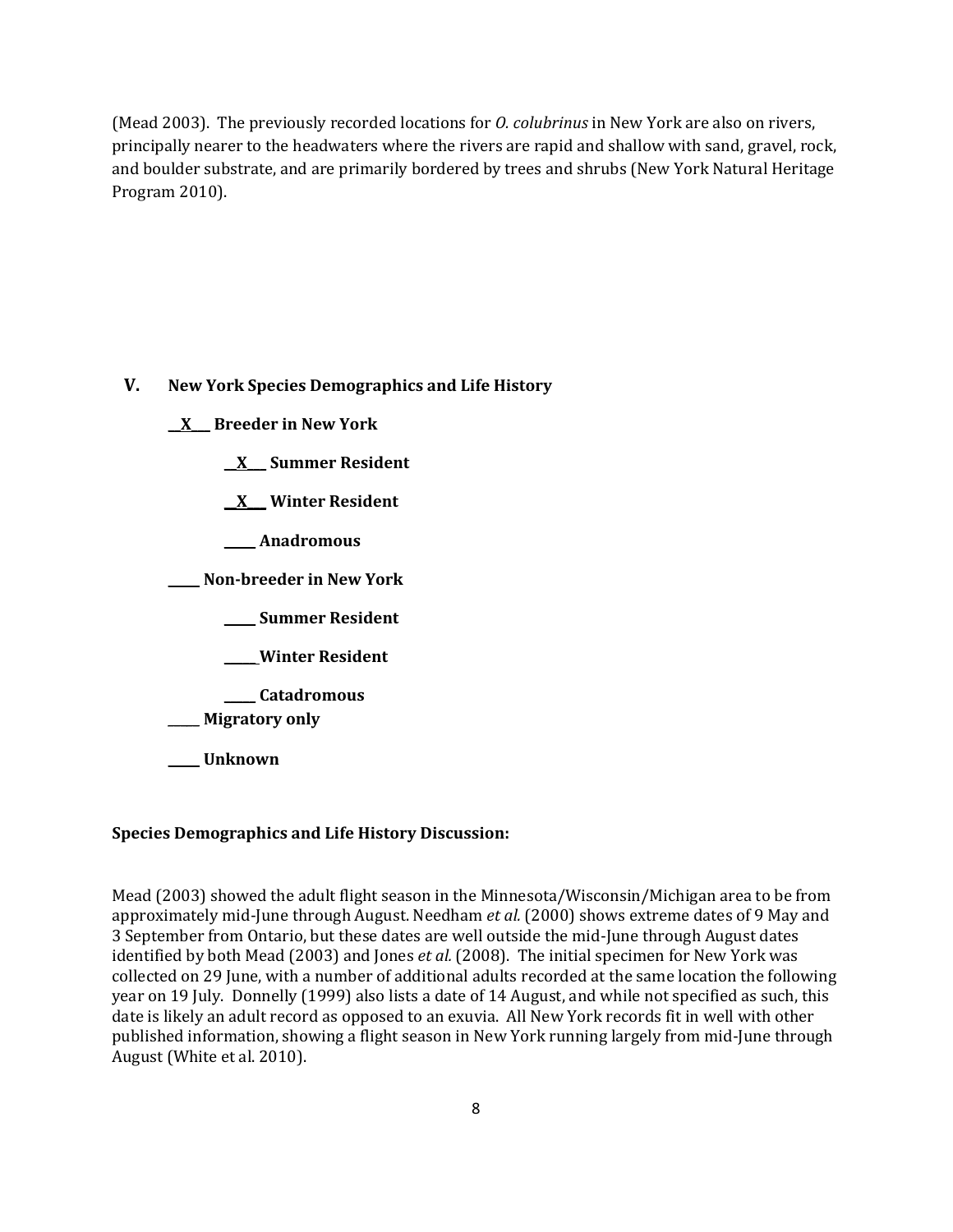# **VI. Threats:**

Little published information is available citing specific cases of negative impacts to the various species of river dwelling odonates, but any activities which degrade the sensitive hydrology of these habitats would threaten populations of these species. The most important likely negative impacts would come from changes in the natural hydrology such as the building of dams, increases in the sediment load of the river (such as might result should logging occur down to the river edge), changes in dissolved oxygen content, direct effects of pesticides, and chemical contamination by runoff of agricultural or other discharge (New York State CWCS 2006).

**Are there regulatory mechanisms that protect the species or its habitat in New York?**

**\_\_\_\_\_\_\_ No \_\_\_\_\_ Unknown \_\_\_X\_\_\_ Yes** 

Article 15 of Environmental Conservation Law provides protection of rivers, streams, lakes and ponds through the Protection of Waters permit program. This is not adequate to protect the habitat/species.

# **Describe knowledge of management/conservation actions that are needed for recovery/conservation, or to eliminate, minimize, or compensate for the identified threats:**

Conservation actions following IUCN taxonomy are categorized in the table.

| <b>Conservation Actions</b> |                          |
|-----------------------------|--------------------------|
| <b>Action Category</b>      | <b>Action</b>            |
| Law and Policy              | Policies and Regulations |

The Comprehensive Wildlife Conservation Strategy (NYSDEC 2005) includes recommendations for the following actions for odonates of rivers and streams, and for boreal snaketail in particular.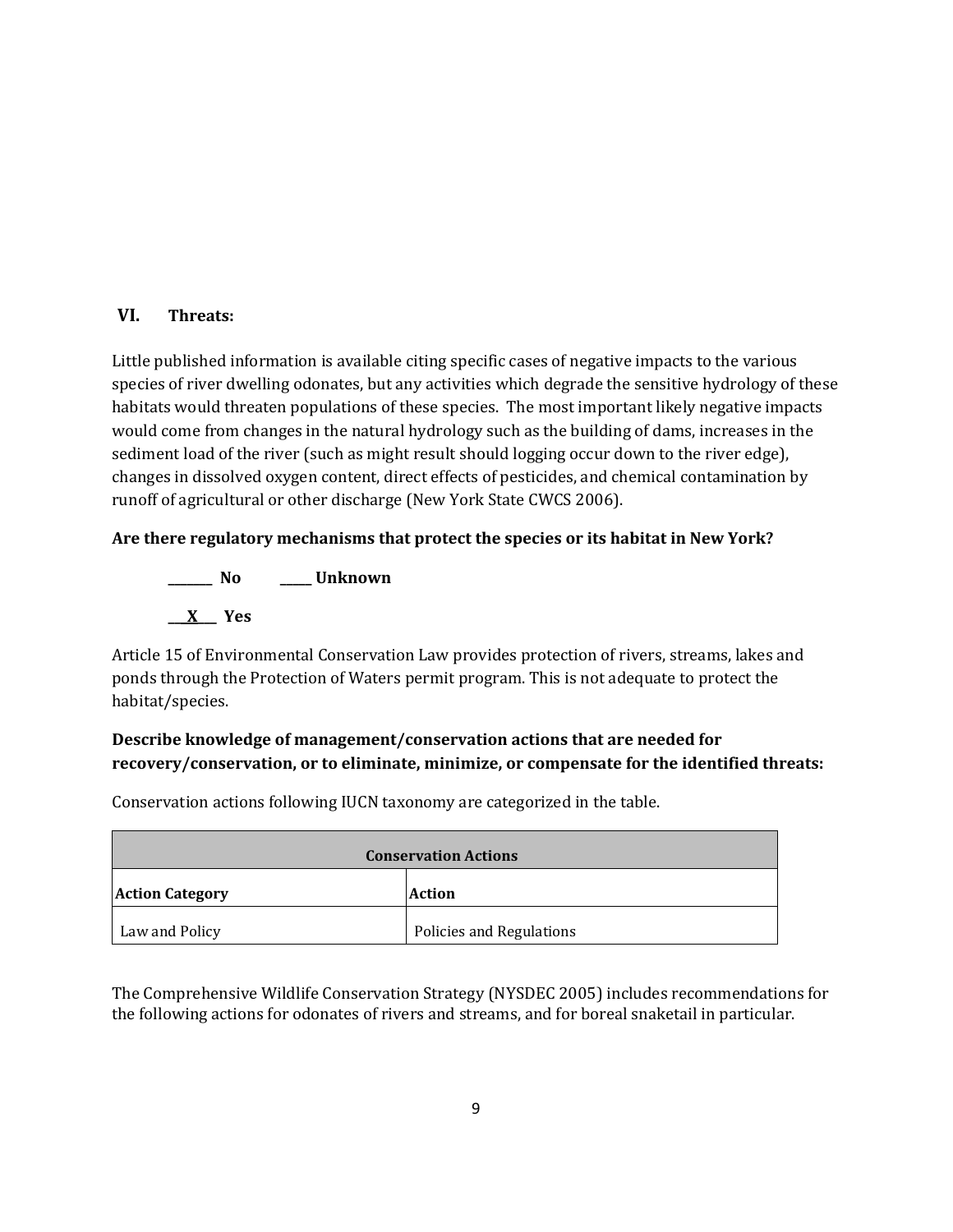#### **Habitat monitoring:**

Support and encourage habitat monitoring efforts that would complete the baseline assessment of habitat quality and threats.

### **Habitat research:**

Support and encourage research projects that will help define preferred habitat in order to guide future monitoring, restoration and habitat protection efforts.

### **New regulation:**

Recommendations for official state endangered, threatened, and special concern listing are an anticipated result of the statewide inventory. It is expected that at least a few species will be recommended for listing and officially adding these species to the list would constitute a concrete action. Four of the species are currently listed as Special Concern, but it is possible a change in their listing status may be warranted following additional surveys.

#### **Population monitoring:**

\_\_\_\_ Conduct surveys to obtain repeatable, relative abundance estimates for these species at known sites and newly discovered sites where access permission to conduct surveys is obtained (as indicated in the State Wildlife Grant Odonate Inventory Project).

### **Statewide baseline survey:**

Most of these species are known from fewer than 10 locations in the state, but new populations undoubtedly remain to be discovered. A currently approved, but not yet begun State Wildlife Grant Statewide Odonate Inventory Project will utilize volunteers, Natural Heritage Program and other staff to conduct surveys for these species at potential sites throughout the state.

### **VII. References**

- Donnelly, T. W. 1999. The dragonflies and damselflies of New York. Prepared for the 1999 International Congress of Odonatology and 1st Symposium of the Worldwide Dragonfly Association., Colgate University, Hamilton, NY.
- Donnelly, T. W. 2004. Distribution of North American Odonata. Part I: Aeshnidae, Petaluridae, Gomphidae, Cordulegastridae. Bulletin of American Odonatology 7:61-90.
- Dulvy, N.K. 2003. *Dipturus laevis*. In: IUCN 2012. IUCN Red List of Threatened Species. Version 2012.2. <www.iucnredlist.org>. Accessed 1 February 2013.
- Dunkle, S. W. 2000. Dragonflies through binoculars. A field guide to dragonflies of North America. Oxford University Press, New York, New York.
- Harding, J. S., E. F. Benfield, P. V. Bolstad, G. S. Helfman, and E. B. D. Jones. 1998. Stream biodiversity: The ghost of land use past. Proceedings of the National Academy of Sciences 95:14843-14847.
- Jones, C. D., A. Kingsley, P. Burke, and M. Holder. 2008. Field Guide to the dragonflies and damselflies of Algonquin Provincial Park and the surrounding area. The Friends of Algonquin Park.

Mead, K. 2003. Dragonflies of the north woods. A comprehensive field reference to all 102